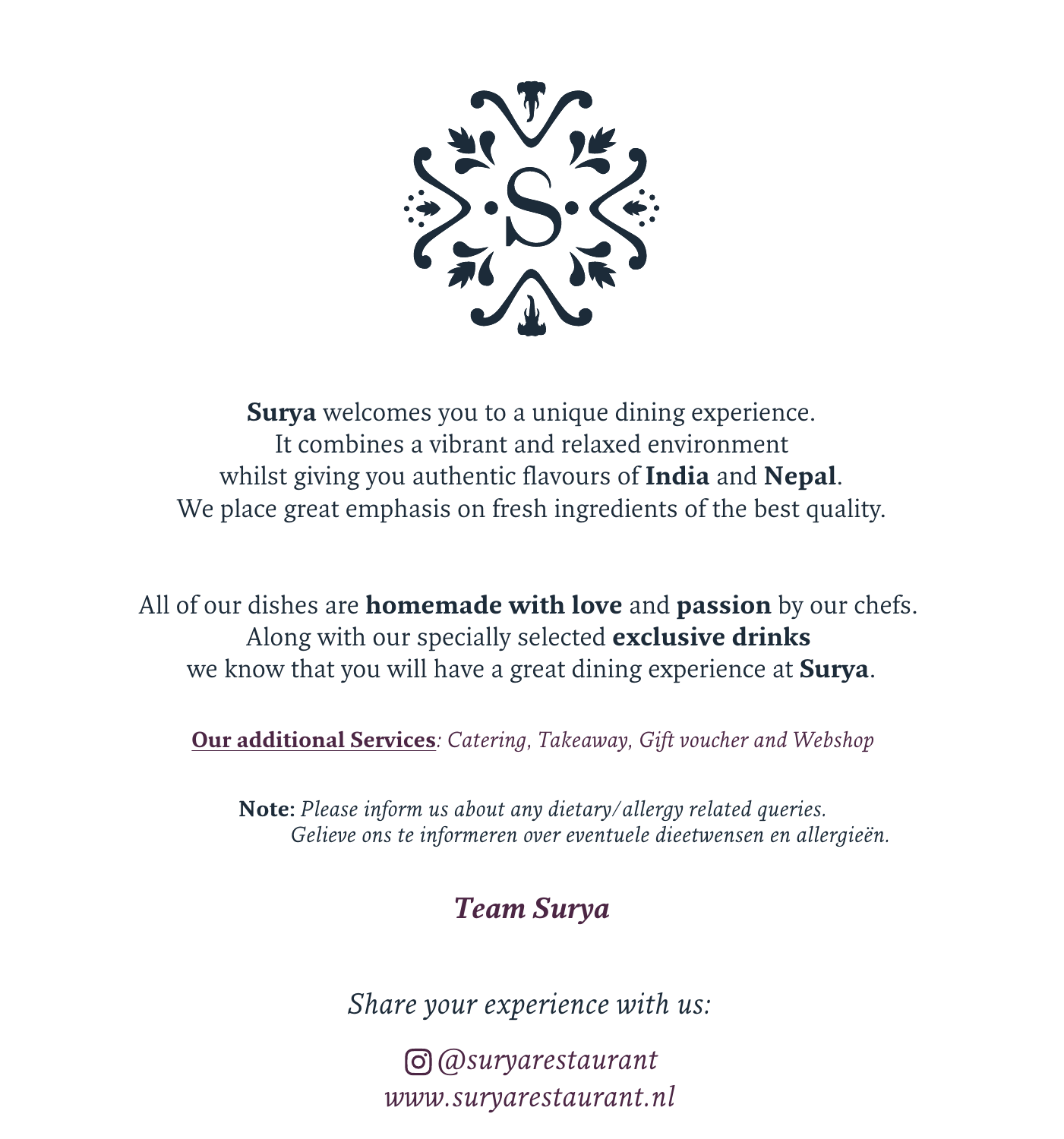# Voorgerechten | Starters

#### **Surwa** 7

Gele linzensoep met kurkuma en koriander Yellow lentil soup with turmeric and coriander

## **Chicken Soup** 7

Bereid met ei en kruiden Prepared with egg and spices

#### **Makai** 5.5

Gegrilde maïskolf met kruidenboter Grilled corn with herb butter

## **Onion Bhaji** 7  $\forall$

Gefrituurde krokante uienbeignets met kikkererwtenmeel en kruiden, geserveerd met tamarindesaus Crispy onion fritters with chickpea flour and spices, served with tamarind sauce

#### **Samosa**  $(2 \text{ stuks/pieces})$  7.5  $\sqrt{ }$

Knapperige korst gevuld met gekruide aardappels, doperwten, uien en wortels, geserveerd met tamarindesaus

Crispy crust stuffed with seasoned potatoes, peas, onions and carrots, served with tamarind sauce

## **Samosa Chaat** 9

Samosa gegarneerd met kikkererwten, rode ui, tomaat, komkommer en diverse sauzen

Samosa topped with chickpeas, red onion, tomato, cucumber and a mixture of sauces

## **Momos**

#### **Lamb** 8.5 **| Chicken** 8 **| Spinach** 7.5

Gestoomde dumplings geserveerd met een pittige dipsaus Steamed dumplings served with a spicy dip

## **Paneer Tikka** 8

Paneer en paprika gegrild in de tandoor Paneer and bell pepper grilled in the tandoor

## **Mushroom Tikka** 7.5

Gemarineerde champignons gegrild in de tandoor Marinated mushrooms grilled in the tandoor

#### **Kachila Lamb** 10 **| Vegetables** 9

Paprika gevuld met gekruid lamsgehakt of groenten, geserveerd in een romige tomatensaus Bell pepper stuffed with seasoned minced lamb or vegetables, served in a creamy tomato sauce

#### **Hot Chicken Wings** 8

Gegrilde pittige kippenvleugels, gegarneerd met geglazuurde uien Grilled hot chicken wings, garnished with glazed onions

## **Cauliflower Wings** 8

Bloemkoolroosjes in een zoetzuur beslag, gegarneerd met sesamzaadjes Cauliflower florets in a sweet and sour batter, garnished with sesame seeds

#### **Seekh Kebab Chicken** 8.5 **| Lamb** 9

Gekruid kip- of lamsgehakt gegrild in de tandoor Seasoned minced chicken or lamb grilled in the tandoor

## **King Prawn Butterfly** 9

Gefrituurde garnalen in een gekruid beslag, geserveerd met chilisaus Shrimp fritters tenderized with herbs, served with chilli sauce

#### **Mixed Starter** (2p) 18 **Veg Mixed Starter** (2p) 17

Een combinatie van meerdere voorgerechten A combination of several starters



*Vegan*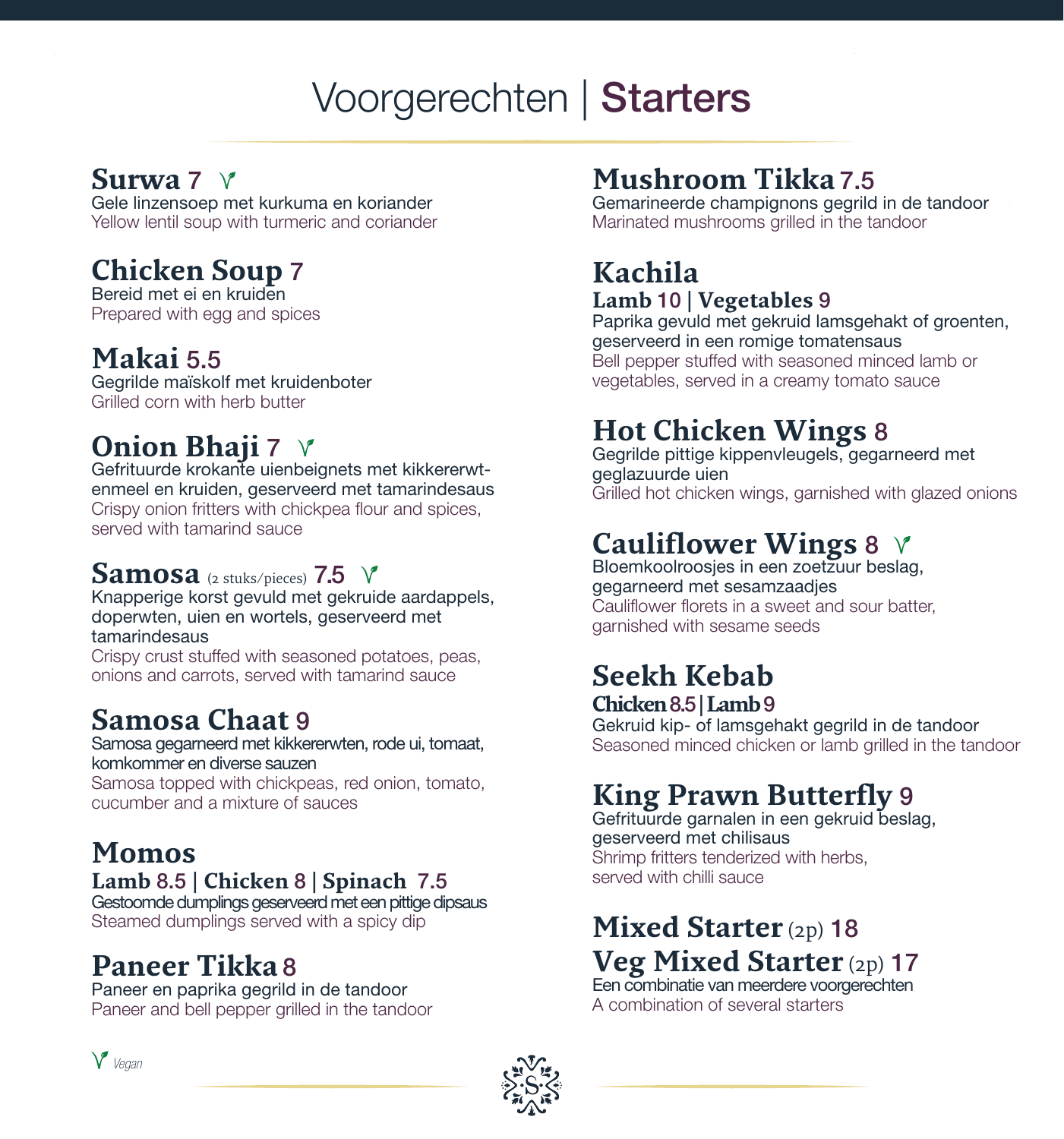# Nepalees | Nepalese

Geserveerd met salade | Served with salad

## **Gurkha**

#### **Chicken** 18.5 **| Lamb** 19.5 **| Fish** 20

Curry bereid met knoflook, koriander en gemengde kruiden. Geserveerd met basmatirijst Curry prepared with garlic, coriander and mixed

spices. Served with basmati rice

#### **Momo Surya Chicken** 19 **| Lamb** 19.5 **| Spinach** 18.5

Gestoomde dumplings bereid in een romige saus van tomaten en kaas. Geserveerd met gebakken aardappels

Steamed dumplings prepared in a creamy tomato and cheese sauce. Served with baked potatoes

#### **Dal Bhaat Masu**22

Een schotel met linzen-, groenten-, lamscurry, raita. basmatirijst en atjar A platter with lentils, vegetables, lamb curry, raita, basmati rice and achar

#### **Dal Bhaat Tarkari** 21

Een schotel met linzen-, groenten-, erwtenaardappelcurry, raita, basmatirijst en atjar A platter with lentils, vegetables, peas and potato curry, raita, basmati rice and achar

#### **Yeti's Food**16

Noedels met kip, groenten en pittige kruiden Noodles with chicken, vegetables and hot spices

#### **Chilli Chicken** 18.5 **| Paneer** 18

Curry bereid met uien, paprika en pittige zoetzure chilisaus. Geserveerd met basmatirijst Curry cooked with onions, bell pepper, hot sweet and sour chilli sauce. Served with basmati rice

# **Keema Mutter**

#### **Chicken** 18.5 **| Lamb** 19.5

Kip- of lamsgehakt bereid met gember, uien, knoflook, koriander en gemengde kruiden. Geserveerd met basmatirijst Minced chicken or lamb prepared with ginger, onions, garlic, coriander and mixed spices. Served with basmati rice

#### **Lamb Rogan Josh**20

Lamscurry bereid met yoghurt, uien en kruiden. Geserveerd met basmatirijst Lamb curry cooked with yoghurt, onions and spices. Served with basmati rice

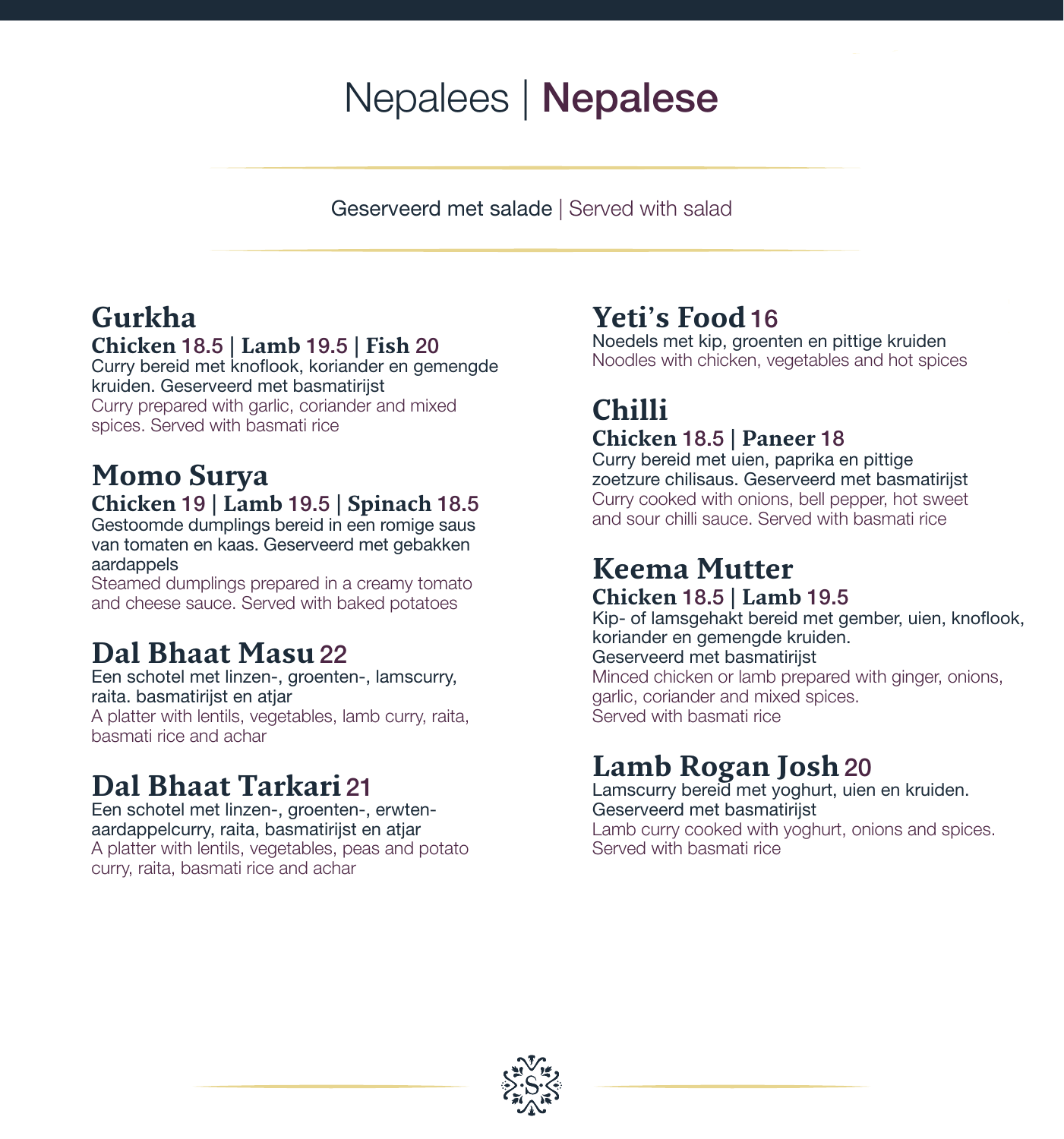# Tandoori

De tandoor is een kleioven. Al onze tandoorigerechten zijn gemarineerd in yoghurt met delicate specerijen en verse kruiden, die vervolgens zijn gegrild op spiezen in de tandoor

The tandoor is a clay pit oven. All of our tandoori dishes are marinated in yoghurt with delicate spices and fresh herbs, which afterwards are barbecued on skewers in the tandoor

**Tandoori Chicken Legs** 20 **Tandoori Chicken Tikka** 20 **Tandoori Garlic Chicken Tikka** 21 **Tandoori Lamb Tikka** 23.5

**Tandoori Mixed Grill** 24.9

**Tandoori King Prawns** 23.5

**Tandoori Garlic King Prawns** 24

**Tandoori Salmon** 26

**Tandoori Fish** 23

**Tandoori Mixed Vegetarian** 22

Geserveerd op een sizzler met een laagje van uien en paprika, samen met erwten-aardappelcurry, basmatirijst en salade

Served on a sizzler with a layer of onions and bell pepper, along with peas and potato curry, basmati rice and salad

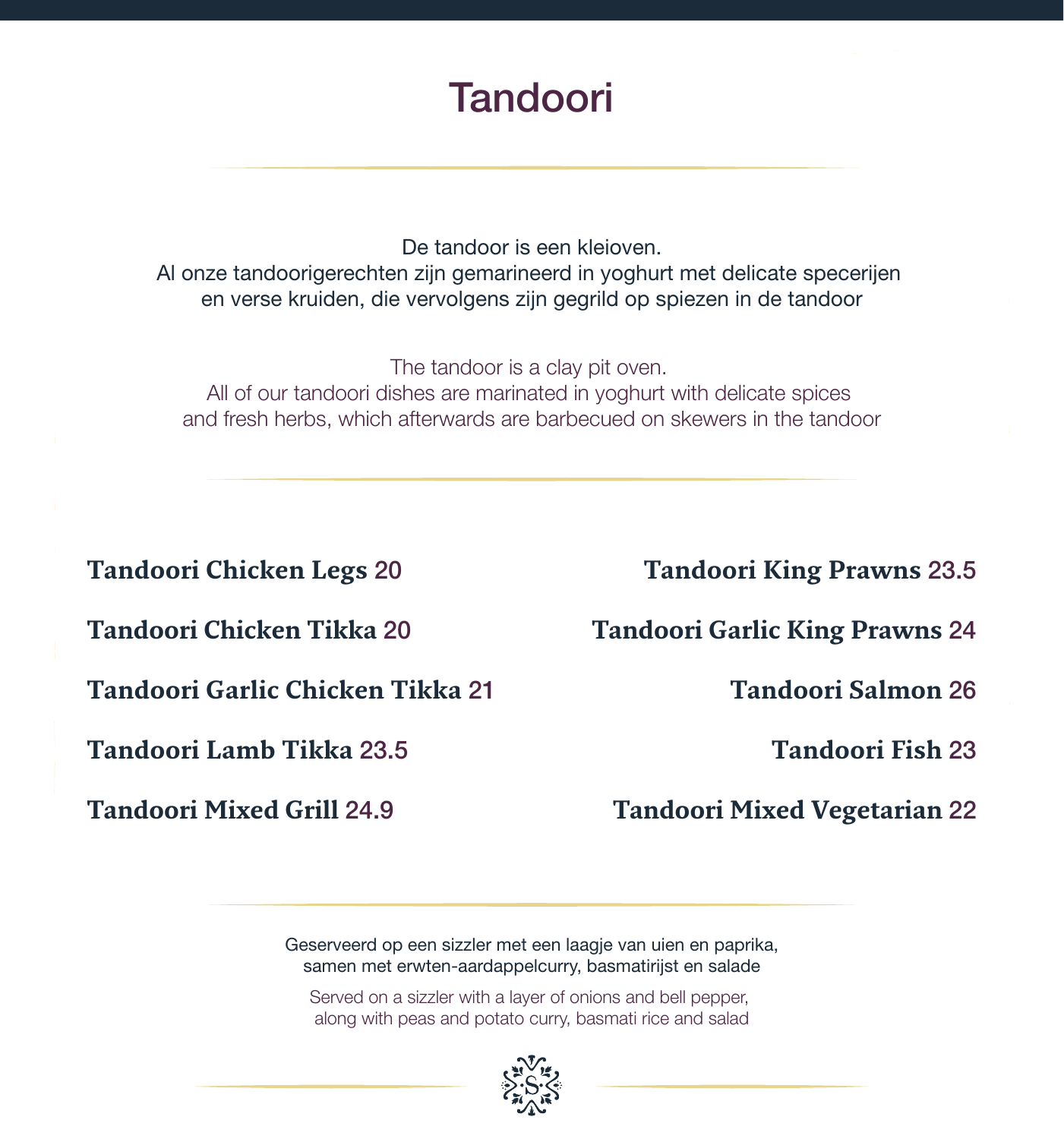# **Curry**

Geserveerd met basmatirijst en salade | Served with basmati rice and salad

## **Korma**

#### **Chicken** 18.5 **| Lamb** 19.5 **| King Prawn** 21.5

Een zoete curry van kokos, room, noten en rozijnen A sweet curry made with coconut, cream, nuts and raisins

#### **Butter Chicken**19

Kip tandoori bereid in een milde romige saus van amandelen, tomaten en kruiden Tandoori chicken prepared in a mild creamy sauce made with almonds, tomatoes and spices

## **Lemon**

#### **Chicken** 18.5 **| Lamb** 19.5 **| King Prawn** 21.5

Bereid in een saus gemaakt van citroen, uien en gemengde kruiden Prepared in a sauce made with lemon, onions and mixed spices

#### **Saag Chicken** 18.5 **| Lamb** 19.5

Spinazie bereid met komijn, uien en knoflook Spinach cooked with cumin, onions and garlic

# **Tikka Masala**

#### **Chicken** 19.5 **| Lamb** 20.5

Kip of lam tandoori bereid met uien en paprika Tandoori chicken or lamb prepared with onions and paprika

#### **Bhuna Masala Chicken** 18.5 **| Lamb** 19.5 **| King Prawn** 21.5

Bereid in een saus van koriander en geroosterde kruiden Prepared in a sauce made with coriander and roasted spices

## **Chicken Kali Mirch**19

Bereid in een romige saus van tomaten, uien en zwarte peper Prepared in a creamy tomato based sauce with onions and black pepper

#### **Salmon Curry** 24

Gemarineerde zalmfilet bereid met uien, tomaten, gember en knoflook Marinated salmon fillet prepared with onions, tomatoes, ginger and garlic

## **Balti**

#### **Chicken** 18.5 **| Lamb** 19.5 **| King Prawn** 21.5

Bereid met paprika, tomaten, uien, knoflook en baltikruiden Prepared with bell pepper, tomatoes, onions, garlic and balti spices

#### **Madras**

**Chicken** 18.5 **| Lamb** 19.5 **King Prawn** 22 **| Fish** 21.5

Een zeer hete curry bereid met groene peper en gemengde kruiden An extremely hot curry made with green chilli peppers and mixed spices

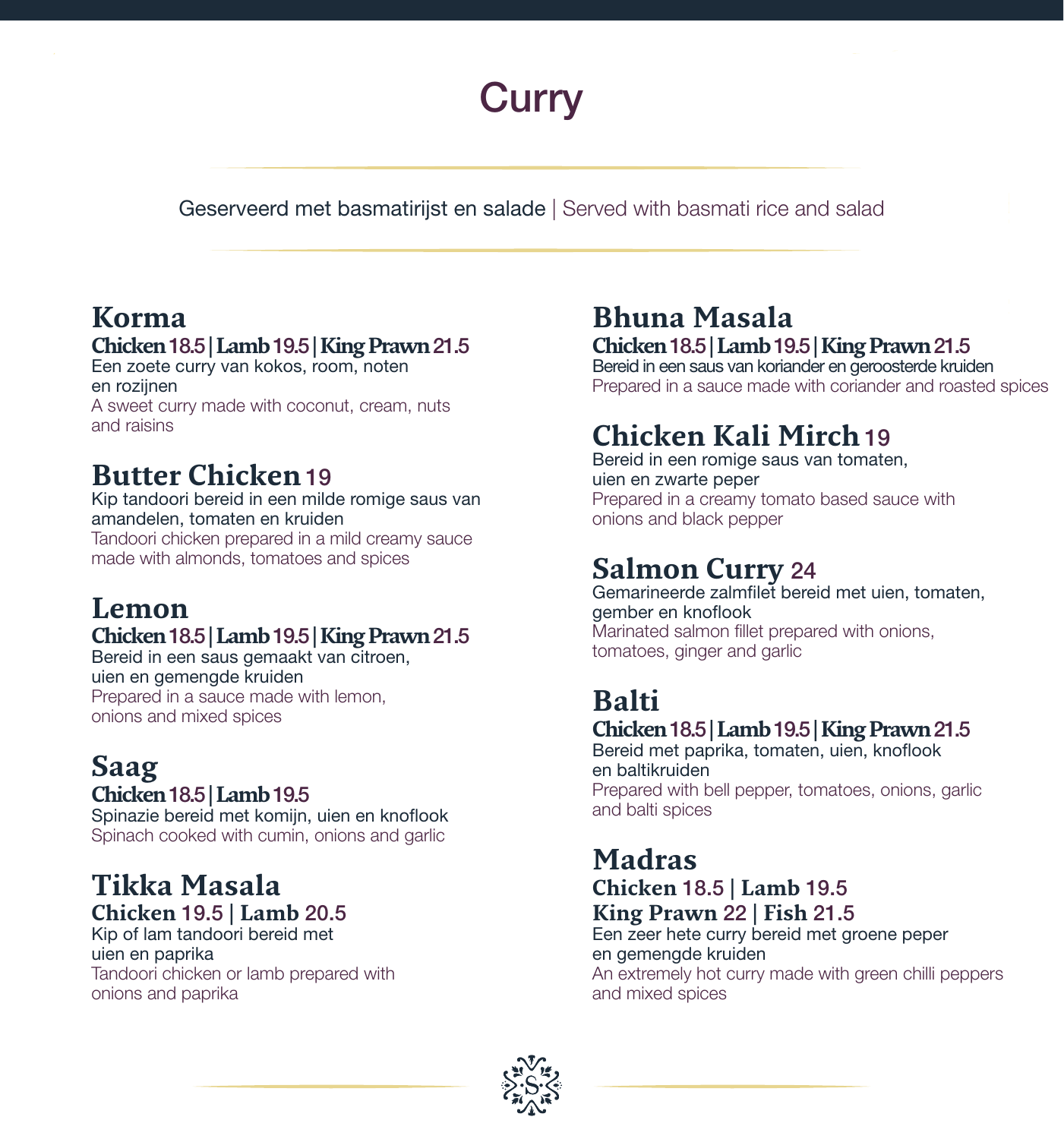# Vegetarisch | Vegetarian

Geserveerd met basmatirijst en salade | Served with basmati rice and salad

\*Vegan op verzoek | Vegan upon request

#### **Alu Gobi\*** 16

Bloemkool en aardappels bereid met koriander en gemengde kruiden Cauliflower and potatoes prepared with coriander and mixed spices

## **Bhindi\*** 17

Okra gebakken met knoflook, uien en tomaten Sautéed okra with garlic, onions and tomatoes

#### **Bharta\*** 17

Gegrilde en gepureerde aubergine bereid met uien, tomaten en kruiden Grilled and mashed eggplant prepared with onions, tomatoes and spices

#### **Dal Tarka\*** 15.5

Gele linzen bereid met uien, knoflook, gember en komijn Yellow lentils tempered with onions, garlic, ginger and cumin

## **Chana Masala\*** 17

Kikkererwten bereid in een saus van uien en tomaat Chickpeas cooked in a sauce made with onions and tomatoes

#### **Vegetable Balti\*** 16.5

Gemengde groenten, tomaten, uien, knoflook en kruiden Mixed vegetables, tomatoes, onions, garlic and spices

## **Saag Paneer** 17 **| Alu\*** 15.5

Spinazie met paneer of aardappels, komijn, uien en knoflook Spinach with paneer or potatoes, cumin, onions and garlic

#### **Veg Chicken\*** 18.5

Een vleesvervanger op sojabasis bereid in een saus van tomaten, uien en gemengde kruiden A soya based meat substitute prepared in a tomato sauce with onions and mixed spices

## **Veg Butter Chicken** 19

Een vleesvervanger op sojabasis bereid in een milde romige saus van amandelen, tomaten en kruiden A soya based meat substitute prepared in a mild creamy sauce made with almonds, tomatoes and spices

#### **Vegetable Korma** 16.5

Een zoete curry gemaakt van gemengde groenten, kokos, room, noten en rozijnen A sweet curry made with mixed vegetables, coconut, cream, nuts and raisins

#### **Dal Makhni** 17

Zwarte linzen bereid met uien en kruiden in een romige saus Black lentils prepared with onions and herbs in a creamy sauce

#### **Paneer Makhni** 17

Paneer bereid in een milde romige tomatensaus Paneer prepared in a mild and creamy tomato sauce

#### **Grilled Paneer Masala** 18

Paneer gegrild in de tandoor en geserveerd in een kokos en honing saus Paneer grilled in the tandoor and served in a coconut and honey sauce

#### **Paneer Jal Frezi** 18

Paneer bereid met paprika en uien Paneer cooked with bell pepper and onions

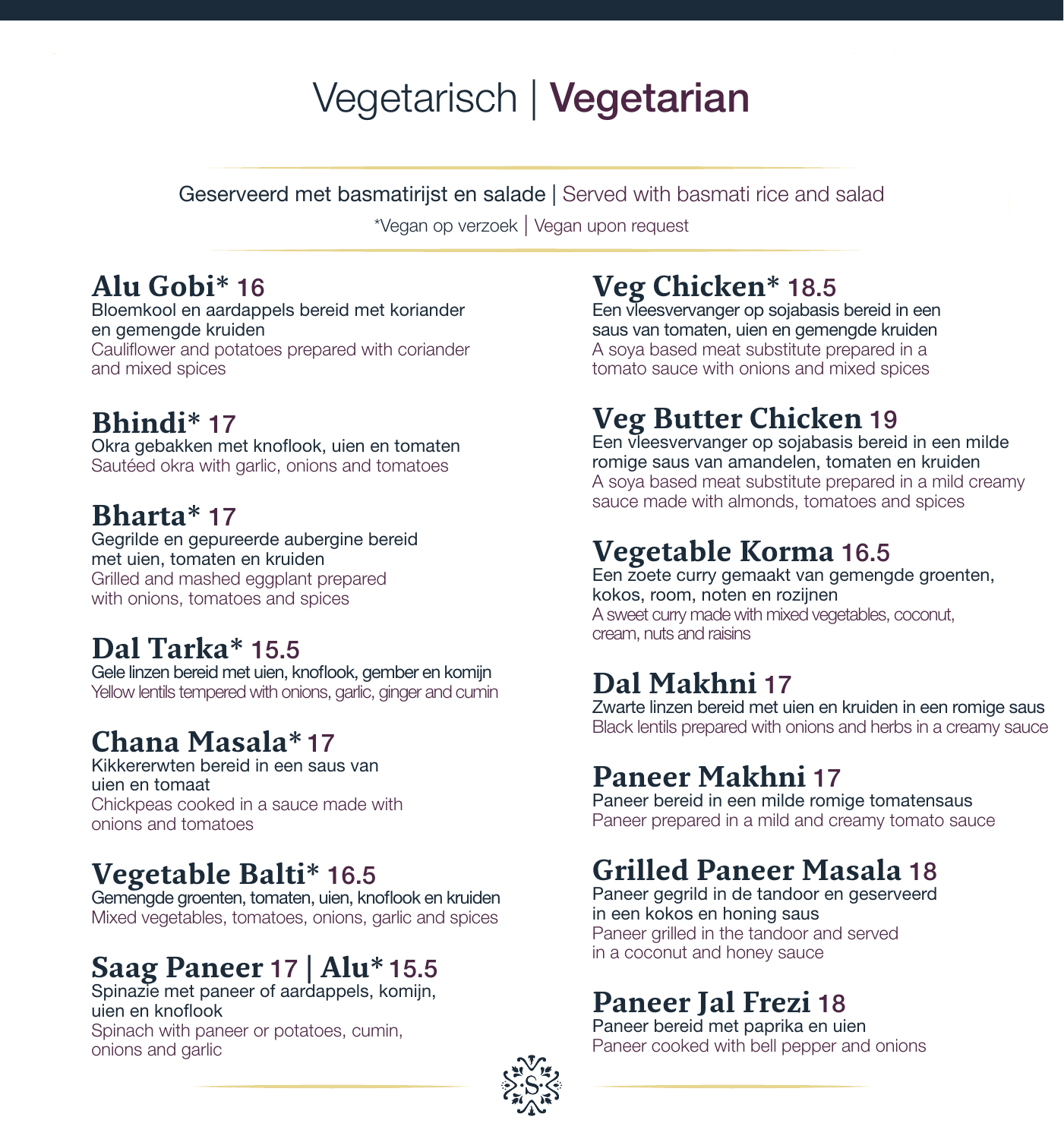

Een gerecht van gebakken basmatirijst gemengd met noten, rozijnen en specerijen. Geserveerd met raita en salade

A fried basmati rice dish cooked with nuts, raisins and spices. Served with raita and salad

#### **Biryani Chicken** 19 **| Lamb** 20 **| King Prawn** 23 **| Mixed Vegetables** 18

## Bijgerechten | Sides

**Papadam** (2 stuks/pieces) 3 Knapperige dunne linzencrackers Crispy thin lentil crackers

**Alu Jeera** 5 Gebakken aardappels met komijn Baked potatoes with cumin seeds

#### **Raita** 4.5

Yoghurt met komkommer, koriander, rode uien en kruiden Yoghurt with cucumber, coriander, red onions and spices

#### **Egg Pilau** 7.5

Gebakken basmatirijst met eieren en kruiden Fried basmati rice with eggs and spices

**Bombay Alu** 7.8

Aardappels bereid in een saus van gemengde kruiden Potatoes cooked in a sauce of mixed spices

**Achar** 3 Mango en citroen zuur

Mango and lemon pickle

#### **Red Onion Salad** 4

Uiensalade met koriander, kruiden en citroendressing Onion salad with coriander, spices and lemon dressing

#### **Mango Chutney** 3.5

Zoetzure mangochutney Sweet and sour mango chutney